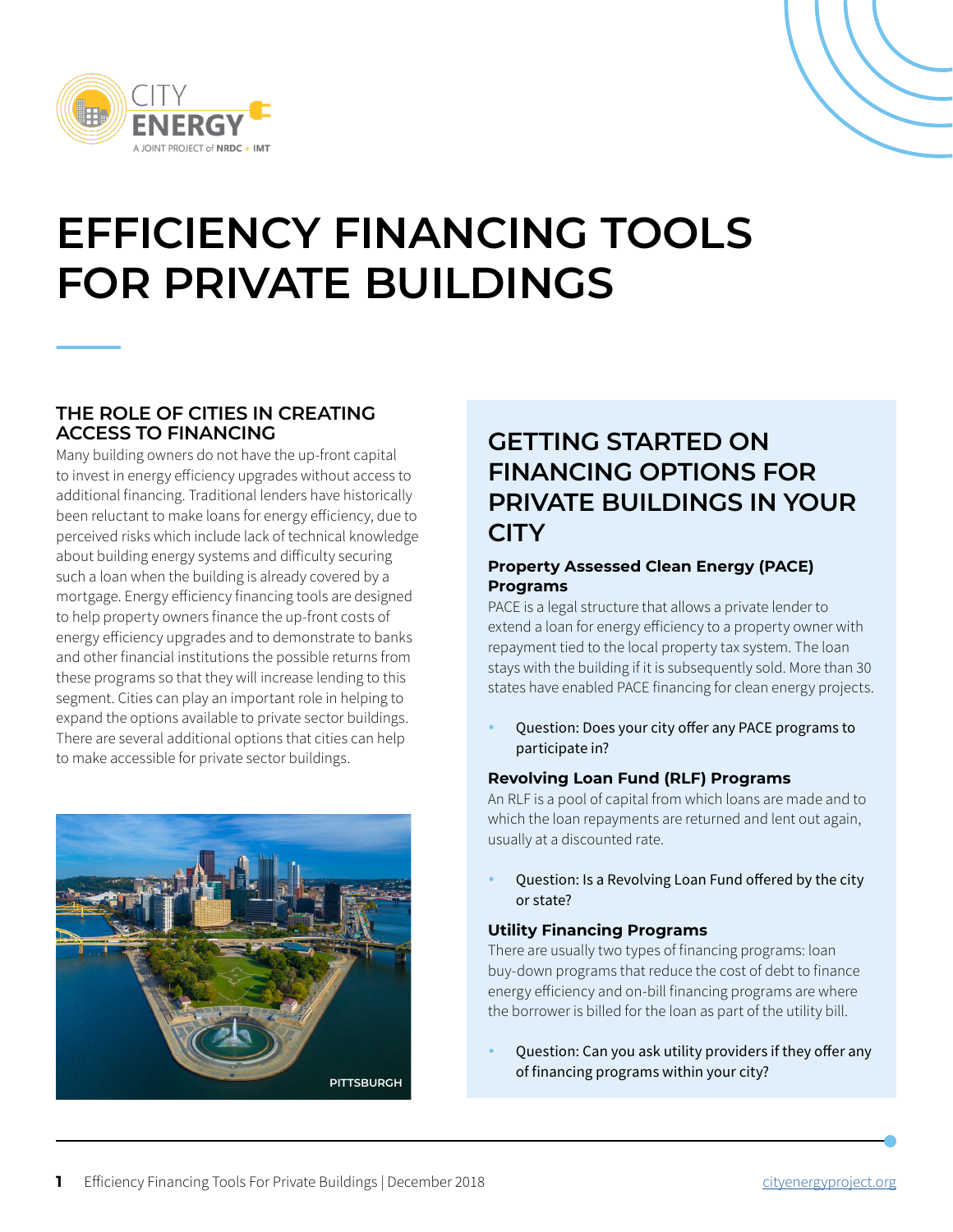## **THE ROLE OF CITIES IN ENABLING AND SUPPORTING THESE FINANCING TOOLS**

### **EDUCATING LENDERS AND BUILDING OWNERS**

- Cities can collect and disseminate information about energy efficiency financing programs on their website or at relevant stakeholder events
- Cities can offer workshops on energy efficiency financing
- Cities can document successful case studies to encourage action by other building owners

### **REVOLVING LOAN FUND PROGRAMS**

- Cities can lobby state regulatory agencies to authorize a statewide revolving loan fund supporting energy efficiency
- With access to seed capital, cities can create their own revolving loan fund, focused on private sector buildings in the city

### **PACE PROGRAMS**

- Cities can lobby state government to pass state legislation that enables PACE
- Once passed, cities can opt into PACE by authorizing it locally
- Cities can also provide support by providing startup capital, administrative assistance, or help with consumer outreach

### **UTILITY LOAN PROGRAMS**

• Cities can advocate for energy efficiency loan programs to state regulatory agencies and utilities or energy efficiency program administrators

### **FOR MORE INFORMATION**

#### **PACE**

- **[LESSONS IN COMMERCIAL PACE](https://www.energy.gov/eere/slsc/property-assessed-clean-energy-programs) [LEADERSHIP: THE PATH FROM](https://www.energy.gov/eere/slsc/property-assessed-clean-energy-programs)  [LEGISLATION TO LAUNCH](https://www.energy.gov/eere/slsc/property-assessed-clean-energy-programs)**
- **[PROPERTY ASSESSED CLEAN](https://aceee.org/sector/state-policy/toolkit/pace) [ENERGY \(PACE\)](https://aceee.org/sector/state-policy/toolkit/pace)**

#### **REVOLVING LOAN FUNDS**

- **[REVOLVING LOAN FUNDS \(RLF\):](https://aceee.org/sector/state-policy/toolkit/revolving-loan-funds) [AN OVERVIEW](https://aceee.org/sector/state-policy/toolkit/revolving-loan-funds)**
- **[REVOLVING LOAN FUND OPTIONS](https://www.nrel.gov/climate-neutral/revolving-loan-funds.html)  [FOR INTERNAL AND EXTERNAL](https://www.nrel.gov/climate-neutral/revolving-loan-funds.html)  [SOURCE](https://www.nrel.gov/climate-neutral/revolving-loan-funds.html)**

#### **UTILITY LOAN PROGRAMS**

- **[ON-BILL FINANCING AND](https://www.energy.gov/eere/slsc/bill-financing-and-repayment-programs)  [REPAYMENT PROGRAMS](https://www.energy.gov/eere/slsc/bill-financing-and-repayment-programs)**
- **[ON-BILL ENERGY EFFICIENCY:](https://aceee.org/sector/state-policy/toolkit/on-bill-financing) [AN OVERVIEW](https://aceee.org/sector/state-policy/toolkit/on-bill-financing)**